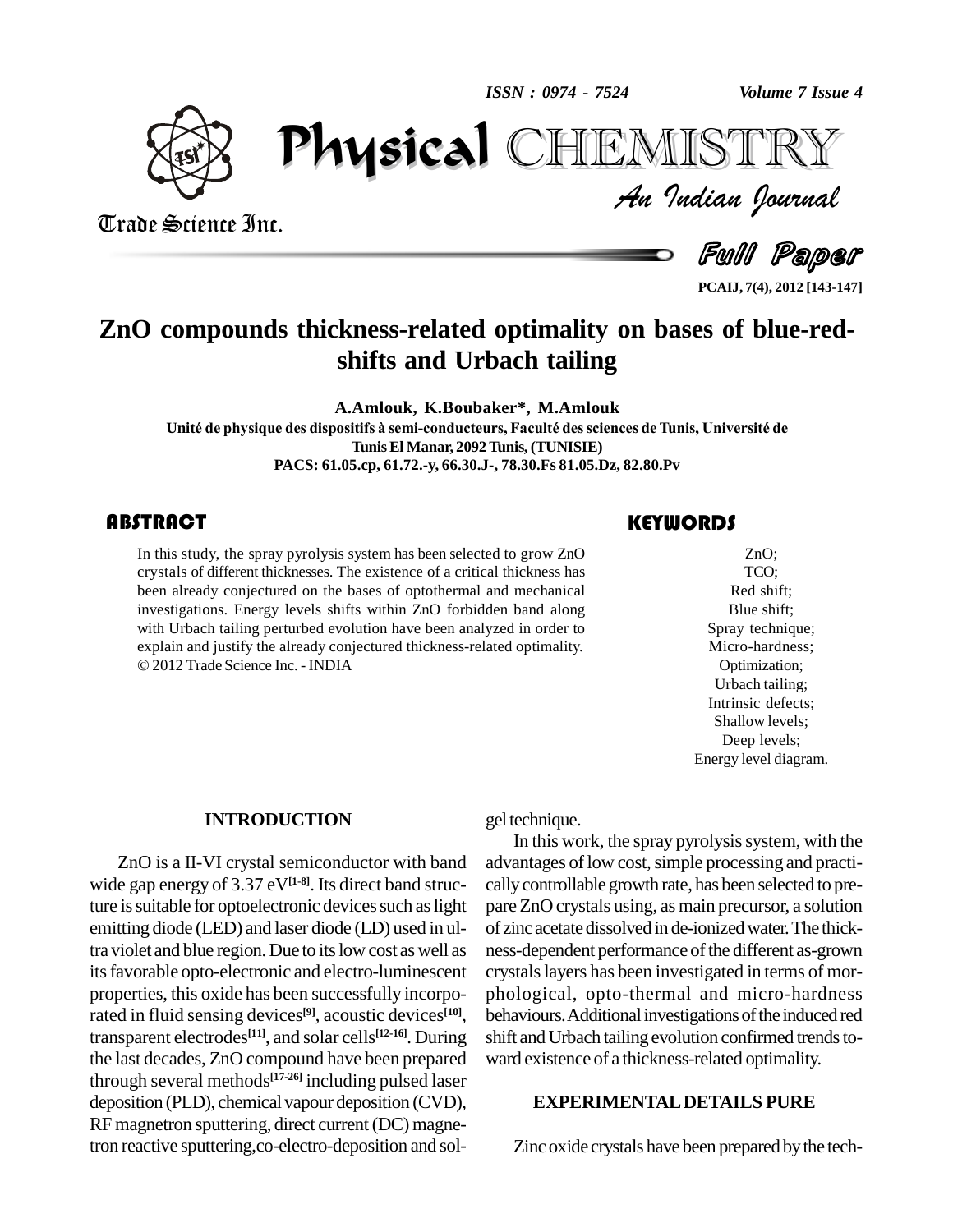# Full Paper

nique of chemical reactive technique in liquid phase Thick  $\Box$ <br>nique of chemical reactive technique in liquid phase This<br>pray. The obtained layers' structural and morphological properties, as well as synthesising details, have been detailed in recent publications **[27-30]**.

ZnO crystals layers were fabricated at different Eno crystals layers were radicated at different<br>thicknesses (samples  $S_i|_{i=1..6}$  with thicknesses *d*=0.16,<br>0.4, 0.58, 0.64, 0.84 and 1.03 µm respectively) on  $E_u = 0$ glass substrates. Precursor solution and gas flow rates were kept constant at  $2 \text{ cm}^3 \text{.} \text{min}^{-1}$  and  $4.0 \text{.} \text{.} \text{min}^{-1}$  re- Wh spectively. The substrate temperature was fixed at the optimal value ( $T_s$ =460°C). The optimality of this temperature has been verified in previous studies<sup>[28-29]</sup>.

## **RESULTSAND DISCUSSION**

## **A synopsis of XRD, mechanical and opto-thermal characterization**

XRD, mechanical and opto-thermal characterization of the as-grown crystals have been previously achieved<sup>[23-25]</sup>. XRD patterns of the deposited ZnO layers (Figure 1) showed i. e. that the thinner layers  $S_i|_{i=1..4}$ <br>monitored a preferred orientation of the crystallites with monitored a preferred orientation of the crystallites with respect to the (002) reflection. Differently, the thicker ones:  $S_5$  and  $S_6$  presented two additional XRD peaks:  $(101)$  and  $(100)$  besides the existent  $(002)$  with a loss of crystallinity in concordance with results recorded by Tneh *et al*. **[31]**, Herklotz *et al*. **[32]**, Ryu *et al*. **[33]**.



**Figure 1 : XRD patterns of the deposited ZnO crystalslay ers**

Physical CHEMISTRY

### **Thickness dependent red shift and Urbach tailing**

Urbach energy  $E_{\mu}$  has been determined through the equations:

Equations.  
\n
$$
\left\{\n\begin{aligned}\n\text{Ln}(\alpha(hv)) &= \text{Ln}(\alpha_0) + \frac{hv}{E_u} \\
E_u &= \alpha(hv) \left(\frac{d[\alpha(hv)]}{d[hv]}\right)^{-1} = h \left[\frac{d}{dv}(\text{Ln}\,\alpha(v))\right]^{-1}\n\end{aligned}\n\right\} (1)
$$

Where  $\alpha$ (hv) represents the experimentally deduced optical absorption profile.

The width of the localized states (band tail energy or Urbach energy  $E_{\mu}$ ) has been estimated from the slopes of  $(Ln\alpha(v))$  vs energy *hv* plots of the films  $S_i|_{i=1.6}$ (Figure 2).



**Figure** 2 : Of  $Ln \alpha$  versus energy  $hv$  plots as guides to deter**mine Urbach energy**

#### **Energy band analyses**

Like elemental semiconductors, binary ZnO properties have their genesis in both intrinsic and extrinsic effects. Intrinsic transitions occur between electrons in the conduction band (CB) and holes in the valence band (VB), while extrinsic properties depend on point defects and impurities. In ZnO crystalline structure, the main native defects like Zinc vacancy (V<sub>zn</sub>)ACC, intersitial Zinc (Zn<sub>1</sub>) and Oxygen vacancies (V<sub>0</sub>), often create supplementaryelectronic statesin the bandgap (Fig ure 3) resulting in Urbach tailing at both conduction and valence edges vicinity.

Among the native defects, interstitial  $Zinc(Zn)$  and Oxygen vacancies ( $V_o$ ) have been particularly pointed by Van de Valle<sup>[34]</sup> as low-energy native point defects that cause difficulties of making p-type ZnO. Several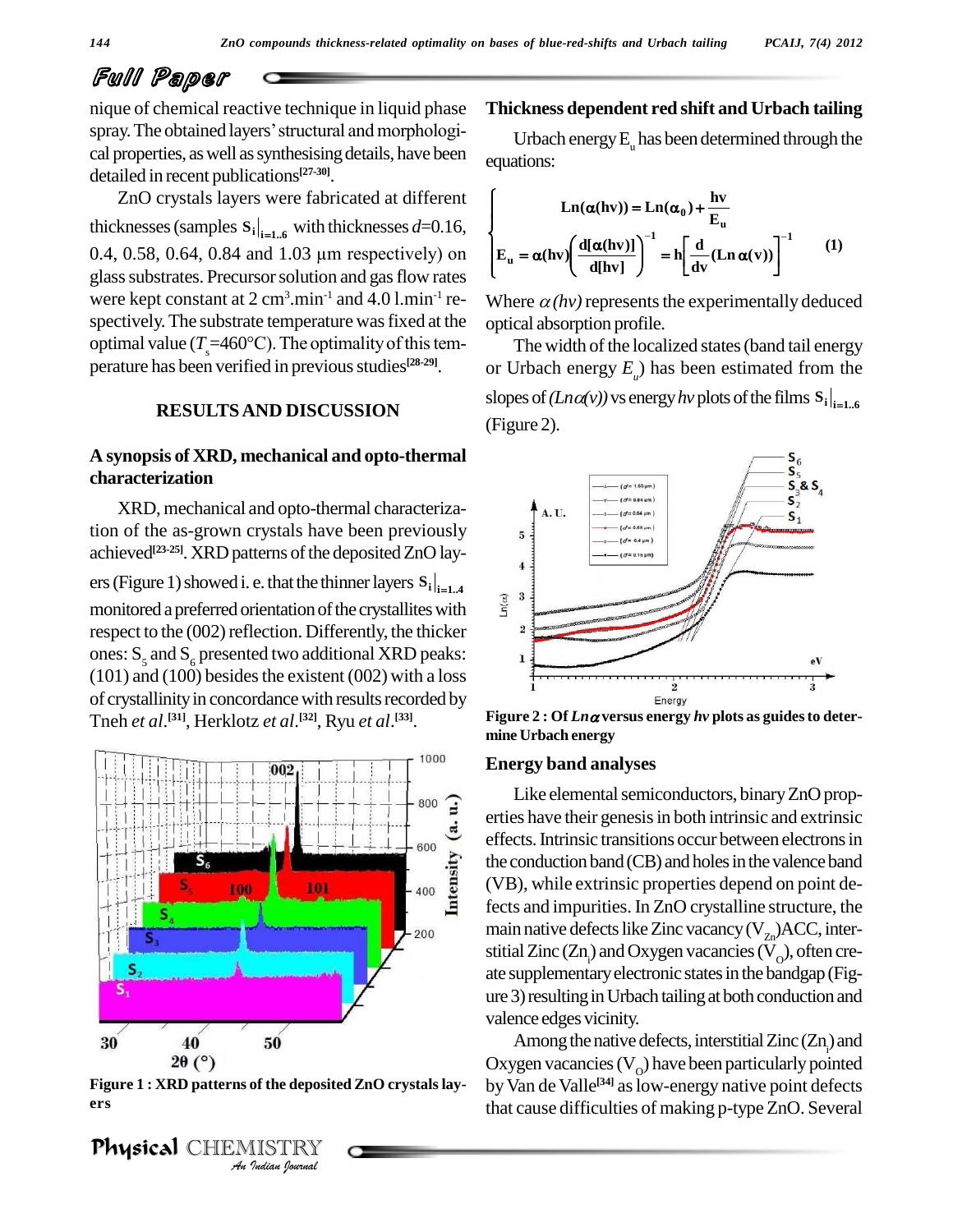photoluminescence studies<sup>[35-37]</sup> showed that undoped  $\overline{A}$  s ZnO yielded red photoluminescence is originated in a transition from a shallow state (SL) to a deep level(DL). Cao *et al.*<sup>[36]</sup> and Lin *et al.*<sup>[37]</sup> identified these states as  $Zn_i$  for SL and  $V_o$  for DL while Look.<sup>[38]</sup>, Jin *et al.*<sup>[39]</sup>,  $\frac{100}{100}$ Cao *et al.*<sup>[36]</sup> and<br>Zn<sub>;</sub> for SL and V<br>Pöppl *et al.*<sup>[40]</sup> at Pöppl et al.<sup>[40]</sup> attributed to both entities the role of SL shallow donor.



According to recent investigations of Zhang et al.<sup>[41]</sup> s and F. Kohan *et al.* **[42]** who verified that interstitial zinc and F. Kohan *et al.*<sup>[42]</sup> who verified that interstitial zinc ergy long has no deep levels inside ZnO gap<sup>[11-13]</sup>, and therefore (Figure acts as shallow effective-mass double donor,, it seems that unanimity on  $Zn_i$  status is reached. it has been  $G_{\text{avryt}}$ <br>From another point of view, it has been  $G_{\text{avryt}}$ 

proven<sup>[34,43,44]</sup> that deviation from ordinary stoichiom-  $_{\text{low}}$ etry (Zn excess) causes interstitial  $Zn^{2+}$  (radius $\approx 0.78$ Å) w, it has been Gavenlinary stoichiom-<br><sup>2+</sup> (radius $\approx$  0.78Å) pers to occupy either ordered positions causing tail decrease, or random positions inside the crystal, resulting in the recorded over-limit Urbach tailing. In this context, we tried to calculate Urbach energy of the samples from data of Figure 2. The thickness-dependent values of  $E_u$  are presented in Figure 4.



Figure  $4:OfLn\alpha$  versuss energy hv plots as guides to deter-<br>wolution presented a verifiable explanation to the mormine Urbach energy

A simple comparison between Figures 3 and 4 shows that the decrease of  $E_{\mu}$  recorded for the thinner layers  $S_i|_{i=1,4}$  is equivalent to the lack of  $Zn_i$  resulting in maintained values of the bandgap along with a pro nounced blue shift. This phenomenon is in perfect concordance with XRD patterns of these samples which show an unperturbed (002) direction trend. For thicker layers  $\mathrm{S}_5$  and  $\mathrm{S}_6$ , the red-shift caused by increasing  $E_{_\mathrm{u}}$ show an unperturbed (002) direction trend. For thicker<br>layers  $S_5$  and  $S_6$ , the red-shift caused by increasing  $E_u$ <br>toward values close to Zn<sub>i</sub>-CB gap ( $\approx$ 0.150 eV) means that beyond a given thickness interstitial Zinc is more and more predominant.

A second look to these samples XRD patterns allows confirming that peaks other than (002) appear. Since no new material has been supplied, these peaks lows confirming that peaks other than (002) appear.<br>Since no new material has been supplied, these peaks<br>can be attributed to diffusion of Zn<sub>i</sub> inside the würtzite can be attributed to diffusion of  $Zn_i$  inside the würtzite matrix causing the recorded loss of crystallinity (§3.1). be attributed to diffusion of Zn<sub>i</sub> inside the würtzite<br>rix causing the recorded loss of crystallinity (§3.1).<br>A conjectured<sup>[45]</sup>, critical thickness ( $d_{cr} \approx 0.656 \,\mu\text{m}$ )

has been proposed in a study concerning the same samples. The values obtained from Eq. 1 and the en ergy level diagram confirm the range of this thikness (Figure 3, detail $(A)$ ).

Concerning the second donor candidate  $V_0$ , studies published by Vlasenko **[46]**, Mass **[47]** and Gavryushin **[48]** confirm the uncertainty about the shallowness of its energy level. It has been shown that dispersed values of 0.94, 1.6, 1.82 and 2.48 meV be yond VB have been recorded. In our study,  $E_{\rm u}$  values<br>did not exceed 200 meV, however some measurements<br>effectuated on a 2.1 µm ZnO sample yielded high valdid not exceed 200 meV, however some measurements effectuated on a 2.1  $\mu$ m ZnO sample yielded high values of  $E_{\mu} \approx .82 \text{ eV}$  along with amorphousness features. These last results confirm precedent analyses<sup>[49-</sup>  $50$ <sup>1</sup> the recorded increasing contribution of  $V<sub>o</sub>$  to the bandgap tailing in relatively thick ZnO layers (i. e.  $O<sub>2</sub>$ sensing layers).

#### **CONCLUSION**

behaviours of intrinsic native shallow and deep donors *Indep donors<br>Indianal paper*<br>*I*ndian *Iournal*<br>*Indian Journal* In this study, we have investigated the thickness-dependent evolution of un-doped ZnO layered crystals deposited by a low cost technique. The already discussed notion of critical thickness has been discussed in terms of energylevels within the valence-conduction bandgap. Blue-shift and red-shift records along with Urbach tailing

Physical CHEMISTRY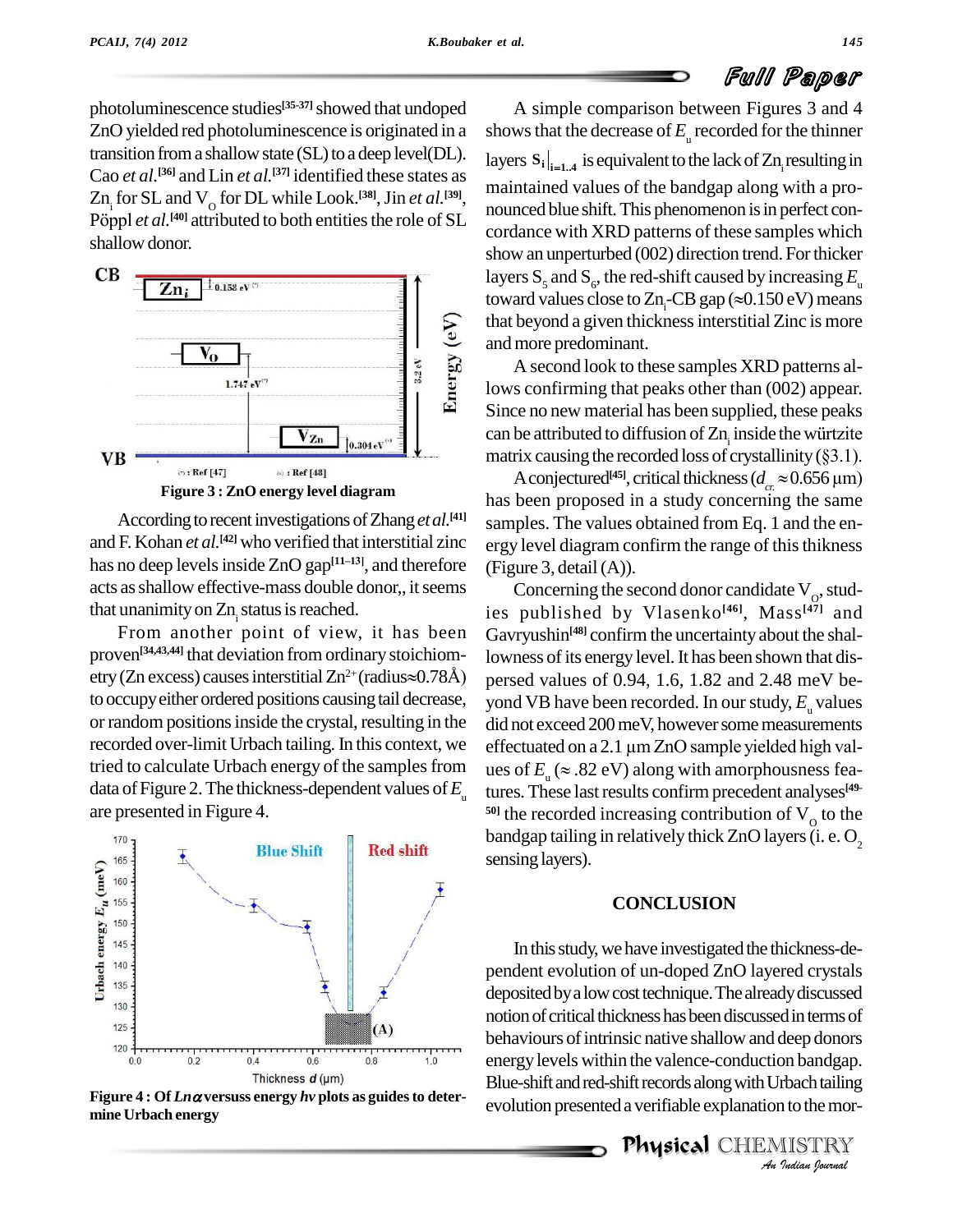# Full Paper

phological changes observed beyond a given thickness. Comparison with already proposed positioning and interpretation of some native pont defects outlined the role<br>
(19) J.Montero, J.Herrero, C.Guillén; Sol.En.Mat.Sol. of interstitial zinc  $Zn_i$  as a shallow donor in the post-criti-<br>cality phase. More investigations are needed in order to evaluate Zinc vacancy ( $V_{Zn}$ ) and Oxygen vacancies ( $V_{Q}$ ) contribution to Urbach tailing amplitude.

#### **REFERENCES**

- **[1]** F.K.Shan, G.X.Liu, W.J.Lee, B.C.Shin; J.of Crystal Growth, **291**, 328 **(2006)**.
- **[2]** S.R.Aghdaee, V.Soleimanian;J.of Crystal Growth, **312**, 3050 **(2010)**.
- **[3]** J.Young Park, J.Ho Je, S.Sub Kim; J.of Crystal Growth, **312**, 3588 **(2010)**.
- **[4]** T.M.Trad, K.B.Donley, D.C.Look, K.G.Eyink, D.H.Tomich,C.R.Taylor;J.of Crystal Growth, **312**, 3675 **(2010)**.
- **[5]** G.Nan He, B.Huang, H.Shen; J.of Crystal Growth, **312**, 3619 **(2010)**.
- **[6]** N.Bouhssira, M.S.Aida, A.Mosbah, J.Cellier; J.of Crystal Growth, **312**, 3282 **(2010)**.
- **[7]** W.E.Mahmoud; J.of Crystal Growth, **312**, 3075 **(2010)**.
- **[8]** A.AbuEl-Fadl, E.M.El-Maghraby, G.A.Mohamad; Cryst.Res.Technol., **39**, 143 **(2004)**.
- **[9]** M.Suchea, S.Chiritoulakis, K.Moschovis, N.Katsarakis, G.Kiriakidis; Thin Solid Films, **515**, 551-566 **(2006)**.
- **[10]** W.Water, S.Y.Chu,Y.D.Juang, S.J.Wu; Mater.Lett., **57**, 998-1004 **(2002)**.
- [11] F.Michlotti, A.Belardini, A.Rousseau, A.Ratsimihety, G.Schoer,J.Mueller;J.Non-Cryst.Solids, **352**, 2339- 2344 **(2006)**.
- **[12]** J.Hupkes, B.Rech, O.Kluth, T.Repmann, B.Zwayagardt,J.Muller, R.Drese, M.Wutting; Sol. Energy Mater.Sol Cells, **90**, 3054-3066 **(2006)**.
- **[13]** S.Nagae, M.Toda, M.Minemoto, H.Takakura, Y.Hamakawa; Sol.Energy Mater.Sol Cells, **90**, 3568-3575 **(2006)**.
- **[14]** N.Phuangpornpitak, S.Kumar; Renew. & Sust. Energy Rev., **1**, 1530-1543 **(2007)**.
- *An*A.M.Al-Shehri, J.M.Akhashwain, A.Shash; Re- **[15]** S.Rehman, I.M.El-Amin, F.Ahmad, S.M.Shaahid,
- *IM.Akhashwi*<br>y Rev., **11**, 6.<br>im, G.C.Park;<br>) (**2006**).<br>Divarathne, S.<br>IISTRY new.& Sust.Energy Rev., **11**, 635-653 **(2007)**. **<sup>506</sup>ñ507**, 180-199 **(2006)**. **[16]** W.J.Jeong, S.K.Kim, G.C.Park; Thin Solid Films
- **[17]** J.Bandara, C.M.Divarathne, S.D.Nanayakkara;

Physical CHEMISTRY

Sol.En.Mat.Sol.Cells, **<sup>81</sup>**, 429-437 **(2004)**.

- **[18]** A.Alkaya, R.Kaplan, H.Canbolat, S.S.Hegedus; **[19]** J.Montero, J.Herrero, C.GuillÈn; Sol.En.Mat.Sol. Renew.Energy, **34**, 1595-1599 **(2009)**.
- Cells, **94**, 612-616 **(2010)**.
- [20] T.Sands, V.G.Keramidas, R.Gronsky; Washburn **I. Motor Lett** 2, 400, 12 (1085) J.Mater.Lett, **3**, 409-13 **(1985)**.
	- **[21]** H.J.Liu, Y.C.Zhu; Mater.Lett., **62**, 255-7 **(2008)**.
	- **[22]** Y.Y.Xi, T.L.Y.Cheung, H.L.Dickon; Ng.Mater. Lett., **62**, 128-32 **(2008)**.
	- **[23]** Wang, R.Liu,A.Pan, S.Xie, B.Zou; Mater.Lett., **61**, 4459-62 **(2007)**.
	- **[24]** Y.Khoptiar, I.Gotman; Mater.Lett., **57**, 72-6 **(2002)**.
	- **[25]** G.X.Liu, F.K.Shan, W.J.Lee, B.C.Shin, H.S.Kim, J.H.Kim; Ceramics Intern., **34**, 1011-15 **(2008)**.
	- **[26]** H.Hallil, P.MÈnini, H.Aubert; Procedia Chemistry, **1**, 935-938 **(2009)**.
	- **[27]** B.Ouni, J.Ouerfelli, A.Amlouk, Boubaker, K.M.Amlouk;J.of Non-Cryst.Solids, **356**, 1294-99 **(2010)**.
	- **[28]** A.Amlouk, K.Boubaker, M.Amlouk, M.Bouhafs; J.Alloys Comp., **485**, 887-891 **(2009)**.
	- **[29]** A.Amlouk, K.Boubaker, M.Amlouk; J.Alloys Comp., **490**, 602-604 **(2010)**.
	- **[30]** S.Dabbous, T.Ben Nasrallah, J.Ouerfelli, K.Boubaker, M.Amlouk, S.Belgacem; J.Alloys Comp., **487**, 286-292 **(2009)**.
	- **[31]** S.S.Tneh, Z.Hassan, K.G.Saw, F.K.Yam, H.Abu Hassan; Physica B., **405**, 2045-2048 **(2010)**.
	- **[32]** F.Herklotz, E.V.Lavrov, J.Weber; Physica B, **404**, 4807-4809 **(2009)**.
	- **[33]** B.Ryu, K.J.Chang; Physica B, **404**, 4823-4826 **(2009)**. **(2009).**<br>**[34] C.G.Van de Walle; Phys.Rev.Lett., 85, 1012 (2000).**<br>**[35] Ü.Ozgür, Y.I.Alivov, C.Liu, A.Teke, M.A.**
	- **[34]** C.G.Van de Walle; Phys.Rev.Lett., **85**, 1012 **(2000)**.
	- Reshchikov, S.Dogan, V.Avrutin, S.J.Cho, H.Morkoc; J.Appl.Phys., **98**, 041301 **(2005)**.
	- **[36]** B.Cao,W.Cai, H.Zeng;Appl.Phys.Lett., **74** 161101 **(1999)**.
	- **[37]** B.Lin, Z.Fu, Y.Jia;Appl.Phys.Lett., **79**, 943 **(2001)**.
	- **[38]** D.C.Look; Mater.Sci.Eng.B, **80**, 383 **(2001)**.
	- **[39]** B.J.Jin, S.H.Bae, S.Y.Lee, S.Im; Mater.Sci.Eng.B, **71**, 301 **(2000)**.
	- **[40]** A.Pˆppl, G.Vˆlkel; Phys.Status Solidi A, **<sup>125</sup>**, <sup>571</sup> **(1991)**.
	- **[41]** S.B.Zhang, S.H.Wei, A.Zunger; Phys.Rev.B, **63**, 075205 **(2001)**.
	- **[42]** A.F.Kohan, C.Ceder, D.Morgan, C.G.Van deWalle; Phys.Rev.B, **61**, 15019 **(2000)**.